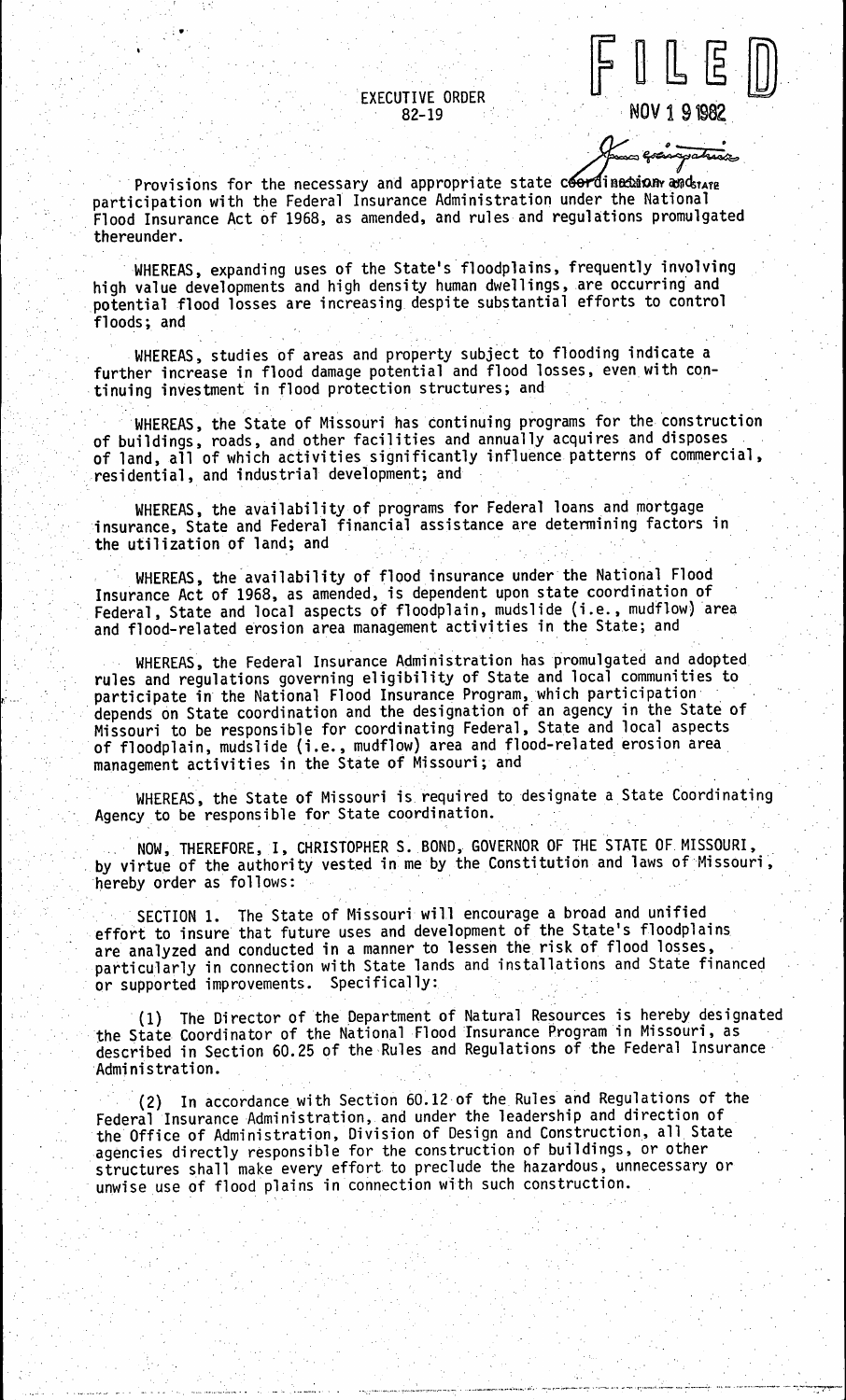EXECUTIVE ORDER  $82 - 19$ Page 2

(3) All State agencies responsible for the administration of grant or loan programs involving the construction of buildings or other structures, shall evaluate flood hazards in connection with such structures and, to minimize the exposure of facilities to potential flood damage and the need for state expenditures for flood protection and flood disaster relief, shall make every effort to preclude the hazardous, unnecessary or unwise use of flood plains in connection with such construction.

(4) All State agencies shall take flood hazards into account when evaluating programs, plans and projects and shall provide for measures to prevent or guard<br>against such hazards, appropriate to the degree of hazard involved.

SECTION 2. State Flood Plain Management Regulations for State Property are attached hereto and are hereby made a part of this Executive Order. These regulations may be amended from time to time by the State Coordinator so long<br>as such amendments remain within the scope and purpose of this order.

This order shall take effect immediately and shall supercede SECTION 3. all previous Executive Orders on the same subject.



IN TESTIMONY WHEREOF, I have hereunto set<br>my hand and caused to be affixed the Great<br>Seal of the State of Missouri in the City<br>of Jefferson on this (7th day of of defferson on this \_ Lovember 1982.

FRNMA

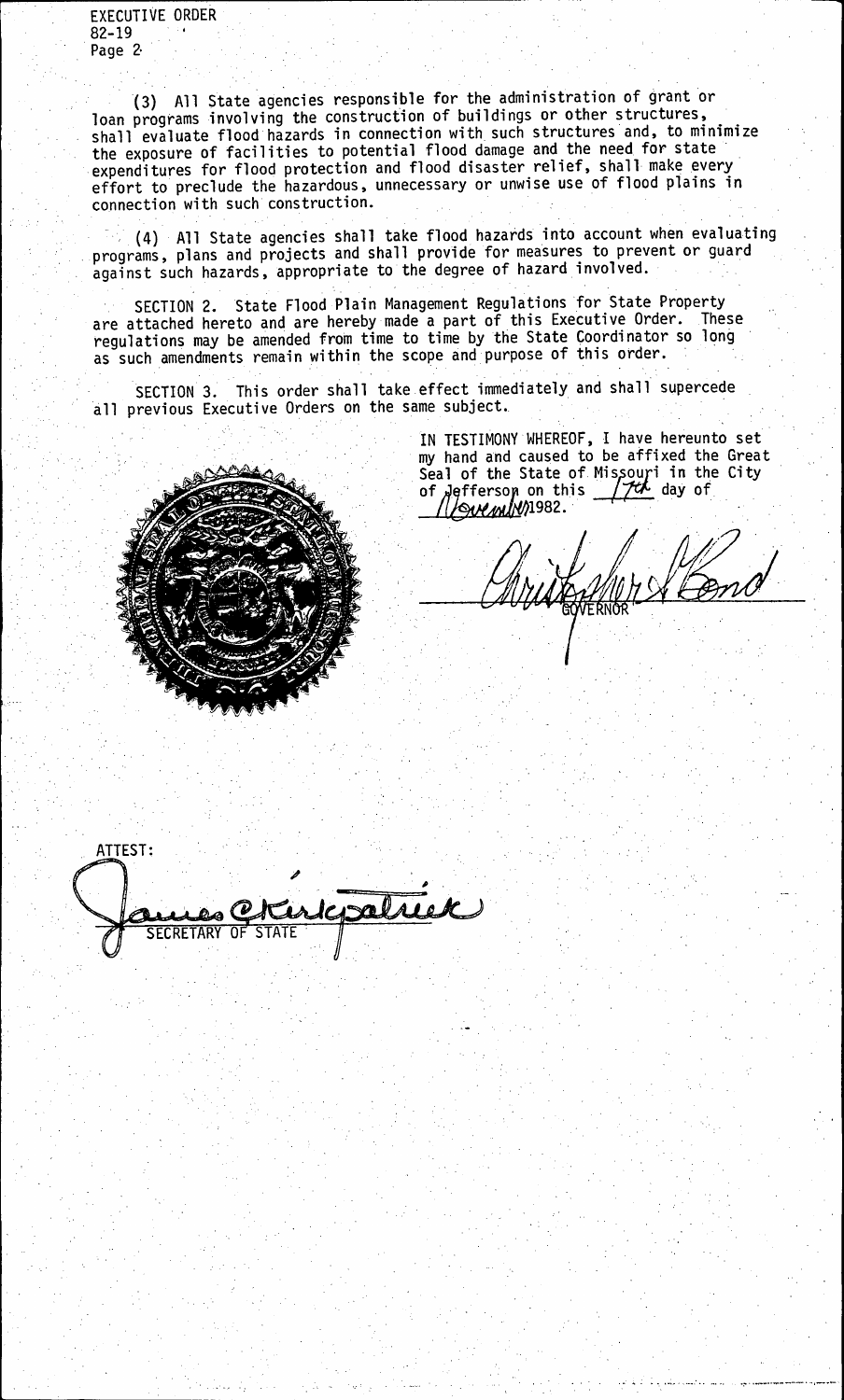APPENDIX II

 $\frac{1}{2} \left( \frac{1}{2} \right) \left( \frac{1}{2} \right) \left( \frac{1}{2} \right) \left( \frac{1}{2} \right)$ 

V

# FLOODPLAIN MANAGEMENT

# **REGULATIONS**

FOR

# STATE OWNED STRUCTURES

STATE OF MISSOURI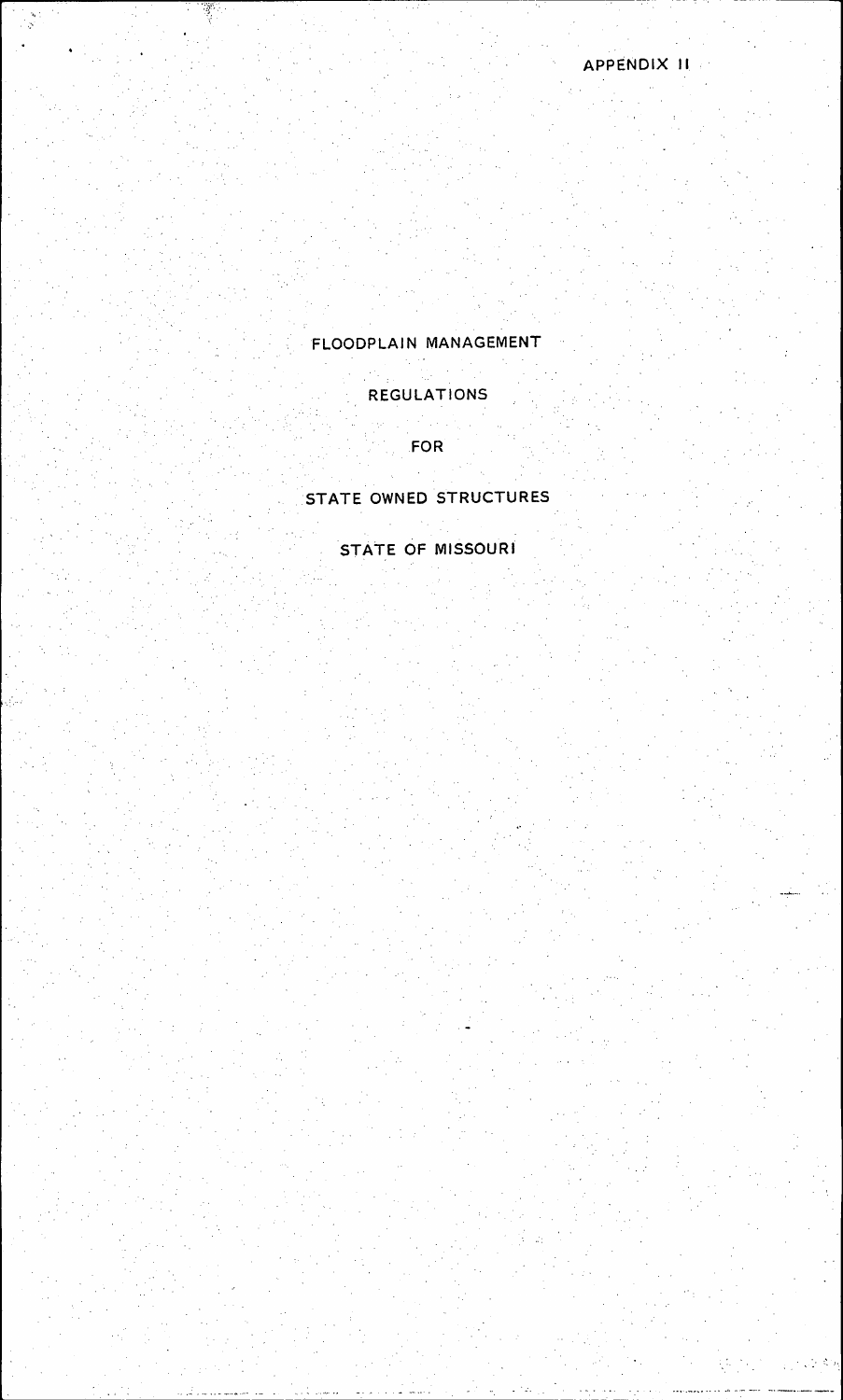# TABLE OF CONTENTS

| ARTICLE | <b>SECTION</b> | TITLE                                                   | <b>PAGE</b>  |
|---------|----------------|---------------------------------------------------------|--------------|
|         |                |                                                         |              |
|         |                | FINDINGS OF FACT, PURPOSE<br>AND OBJECTIVES             |              |
|         | Α              | Findings of Fact                                        |              |
|         | В              | Statement of Purpose                                    |              |
|         | C              | Objectives                                              |              |
| 2       |                | <b>DEFINITIONS</b>                                      | $\mathbf{2}$ |
| 3       |                | <b>GENERAL PROVISIONS</b>                               | 4            |
|         | A              | Lands to Which this<br><b>Regulation Applies</b>        |              |
|         | B              | Basis for Establishing Areas<br>of Special Flood Hazard |              |
|         | C              | Compliance                                              | 4            |
|         | D              | Abrogation and Greater<br><b>Restrictions</b>           | 4            |
|         | E              | <b>Interpretation</b>                                   | 4            |
|         | $F^1$          | Warning and Disclaimer<br>of Liability                  |              |
|         |                | ADMINISTRATION                                          | 5            |
|         | A              | Designation of State Coordinator                        | 5            |
|         | B              | Duties and Responsibilities                             | 5            |
|         | $\mathbf{C}$   | Appeal and Variances<br>Procedures                      | ∙6           |
| 5       |                | PROVISIONS FOR FLOOD<br>HAZARD REDUCTION                | -6           |
|         |                | General Standards                                       | -6           |
|         | в              | Specific Standards                                      | 6            |
| 6       |                | NON-CONFORMING USE                                      |              |
|         |                | <b>AMENDMENTS</b>                                       | 8            |
|         |                |                                                         |              |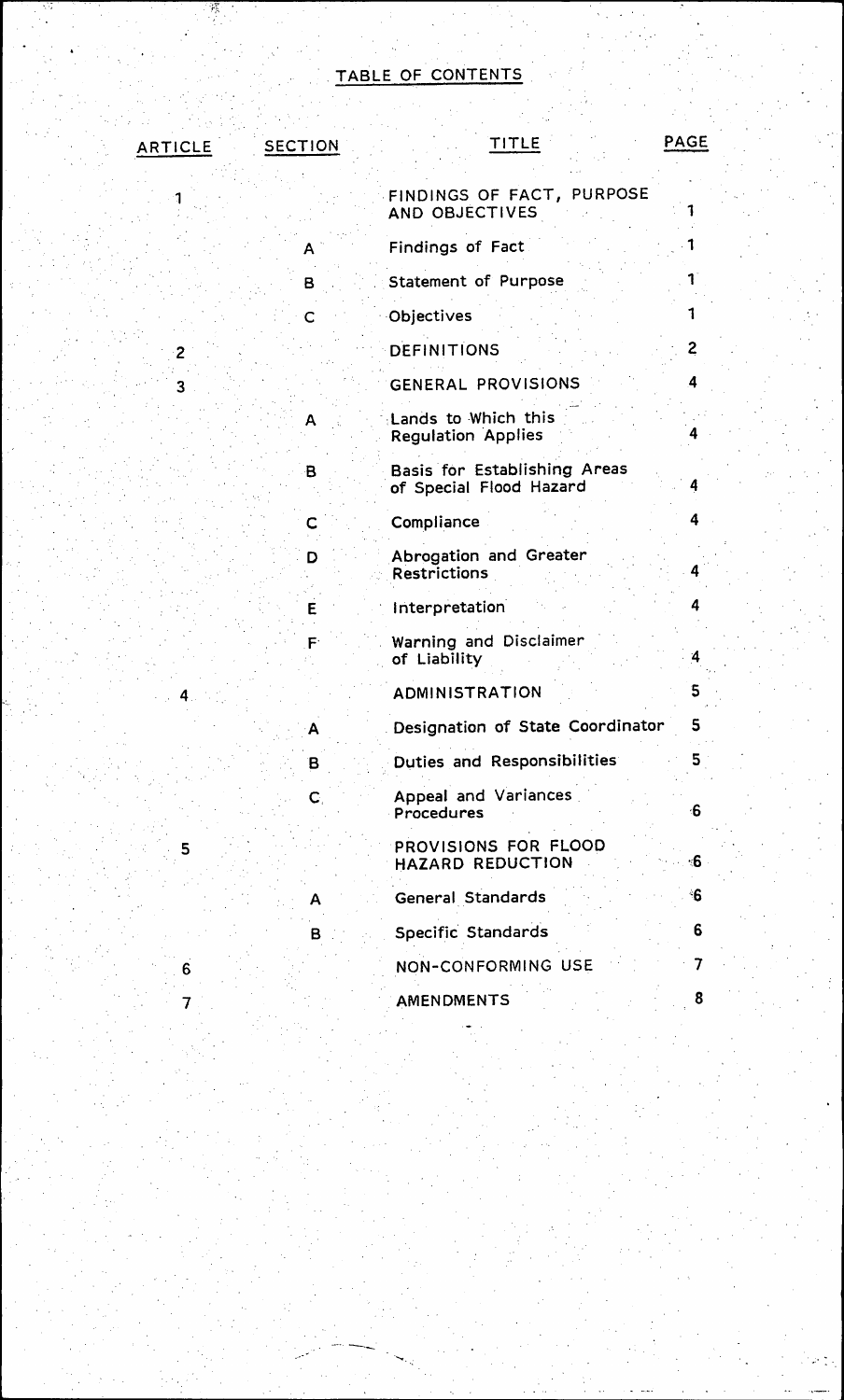# ARTICLE 1. FINDINGS OF FACT, PURPOSE AND OBJECTIVES

### SECTION A. Findings of Fact

. (1) The flood hazard areas of the State of Missouri are subject to periodic inundation which results in loss of life,<br>property, health and safety hazards, disruption of property, health and safety hazards, disruption of commerce and governmental services, extraordinary public expenditures for flood protection and relief, and impairment of the tax base, all of which adversely affect the public health, safety and general welfare of the people of the State of Missouri.

(2) These flood losses are caused by the cumulative effect of obstructions in flood plains causing increases in flood heights and velocities, and by the occupancy in flood hazard areas by uses vulnerable to floods or hazardous to other lands which are inadequately elevated, floodproofed, .or otherwise protected from flood damages.

# SECTION B. Statement of Purpose

It is the purpose of this regulation to promote the public health, safety and general welfare and to minimize public and private losses due to flood conditions in specific areas by provisions desianed to:

(1) . Restrict or prohibit uses which are dangerous to . health, safety and property. due to water or erosion or in flood heights or velocities.

(2) Require that uses vulnerable to floods, including facilities which serve such uses, be protected against flood damage at the time of initial construction. .

(3) Control the alteration of natural flood plains, stream channels, and natural protective barriers, which are involved in the accommodation of flood waters.

(4) Control filling, grading, dredging and other development which may increase erosion or flood damage.

(5) Prevent or regulate the construction of flood barriers which will unnaturally divert flood waters or which may increase flood hazards to other lands.

#### SECTION C. Objectives

The objectives of this regulation are:

(1) To protect human life and health;

(2) To minimize expenditure of public money for costly flood control projects;

(3) To minimize the need for rescue and· relief efforts associated with flooding and generally undertaken at the expense of the general public;

. (4) To minimize .prolonged interruptions of governmental services;

(5) To minimize damage to public facilities and utilities such as water and gas mains, electric, telephone and sewer<br>lines, streets and bridges located in flood plains; and

(6) To provide· for the sound use and development of flood-prone areas in such a manner as to minimize future flood risks.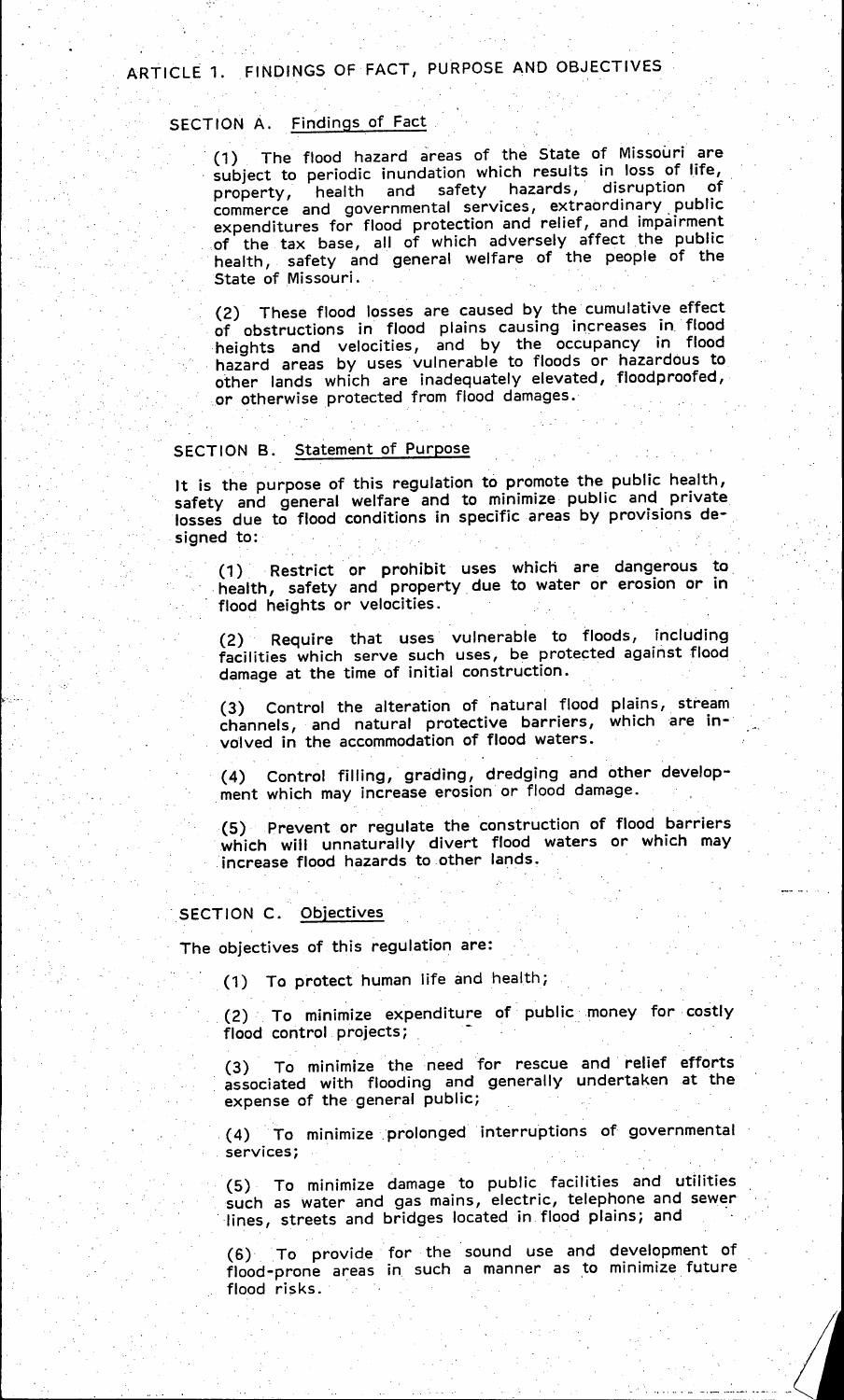Unless specifically defined below, words or phrases used in this regulation shall be interpreted so as to give them the meaning they have in common usage and to give. this regulation its most reasonable application.

"Appeal" means a request for a review of the state coordinator's interpretation of any provision of this ordinance or a request for a variance.

"Area of shallow flooding" means a designated AO Zone on a community's Flood Insurance Rate Map (FIRM) with base flood 'depths from one to three feet where a clearly defined channel does not exist, where the path of flooding· is unpredictable and' indeterminate, and where velocity flow may be evident.

"Area of special flood hazard" is the land in the flood plain within a community subject to a one percent or greater chance of flooding in any given year.

"Base flood" means the flood having a one percent chance of being equalled or exceeded in any given year.

"Base flood elevation" is the mean sea level elevation required to pass a base flood as defined.

,"Community" means the state or political subdivision thereof which has authority to adopt and enforce flood plain management regulations for the areas within its jurisdiction. '

"Development" means' any man-made change to improved or unim- , -proved real estate, including but not limited to buildings or other structures, mining, dredging, filling, grading, paving,' excavation or drilling operations.

"Flood" or "Flooding" means a general and temporary condition of partial or complete inundation of normally dry land areas from: (1) the overflow of inland or tidal waters; (2) the unusual and rapid accumulation or runoff of surface waters from any source; (3) mudslides (i .e., mudflows) which are proximately caused or precipitated by accumulations of water on or under the ground.

"Flood Hazard Boundary Map (FHBM)" and "Flood Insurance Rate Map (FIRM)" means an official map of a community, on which the Federal Insurance Administration has delineated the Flood Hazard . Boundaries.

"Flood Insurance Study" is the official report provided by the Federal, Insurance Administration. The report contains flood profiles, as well as the Flood Boundary-Floodway Map and the water surface elevation of the base flood.

"Flood Plain Management" means the operation of an overall program of corrective and preyentive measures for reducing flood damage, including but not limited to emergency preparedness plans, flood control works, and flood plain management regulations.

"Flood Protection System" consists of those physical structural works constructed ,specifically to modify flooding in order to reduce the extent of the area within a community subject to a "special flood hazard." Such a system typically includes levees or dikes. The specialized modifying works are those constructed in conformance with sound federal engineering standards.

"Floodproofing" is any combination of structural and non-structural additions, changes, or adjustments to structures, including, utility and sanitary facilities, which would preclude the entry of water. Structural components shall have the capability of re-

 $\sim$   $+$   $\sim$ 

 $-2-$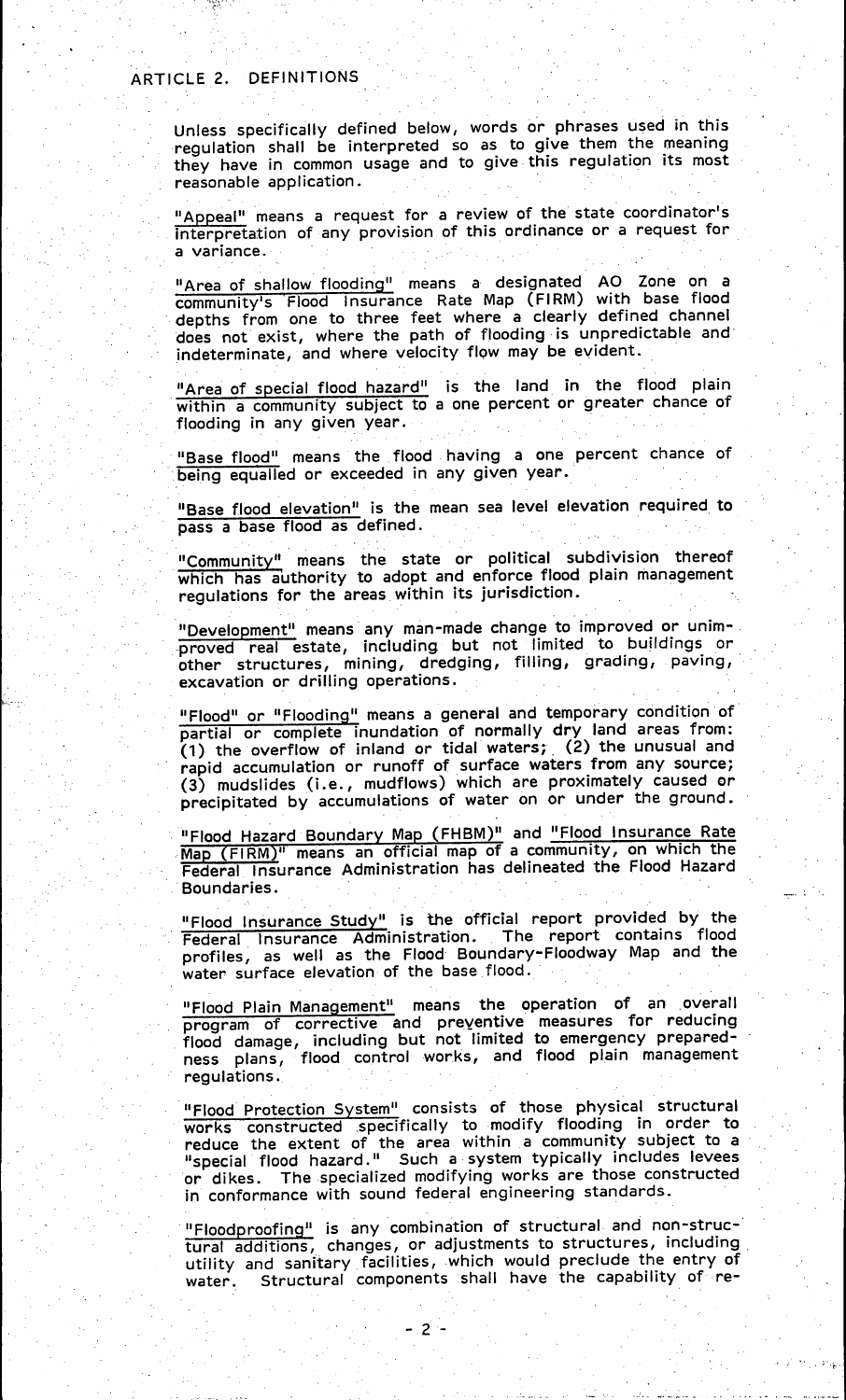sisting hydrostatic and hydrodynamic loads, and the effect of . buoyancy.

. ' ..

"Floodway" means the channel of a river or other watercourse and the adjacent portion of the flood plain that must be reserved. in order to discharge the hundred-year flood without cumulatively increasing the water surface elevation more than one foot at any point, assuming equal conveyance reduction outside the. channel from the two sides of the flood plain.

"Floodway Fringe" consists of that area of flood plain, outside of the floodway, that on the average is likely to be flooded once every hundred years (in other words, that has a one percent chance of flood occurrence in any one year).

"Habitable floor'i means any floor usable for living. purposes, which includes working, sleeping, eating, cooking or recreation, or a combination thereof. A floor used only for storage purposes is not a "habitable floor."

"Mean sea level" means the average height of the sea for all stages of the tide.

"New construction" means structures for which the "start of construction" commenced on or after the effective date of this regulation.

"Start of construction" means the first placement of permanent. construction of a structure on a site, such as the pouring of slabs or footings or any work beyond the stage of excavation. Permanent construction does not include land preparation, such as clearing, grading, and filling; nor does it include the installation of streets and/or walkways; nor does it include excavation for a basement, footings, piers or foundations or the erection of temporary forms; nor does it include the installation on the property of accessory buildings, such as garages or sheds not preparty as dwelling units or not as part of the main structure. For a structure without a basement or poured footings, the "start of. construction" includes the first permanent framing· or assembly of the structure or any part thereof on its piling or foundation ..

"Structure" means, for flood plain management purposes, a walled and roofed building, including a gas or liquid storage tank, that is principally above ground, as well as a mobile or manufactured home.

"Substantial improvement" means any repair, reconstruction, or' improvement of a structure, the cost of which equals or exceeds 50 percent of the market value of the structure either:

(1) before the improvement or repair is started; or

(2) if the structure has been damaged and is being restored, before the damage occurred.

For the purposes of this definition "substantial improvement" is considered to occur when the first alteration of any wall, ceiling, floor, or other structural part of the building commences, whether or not that alteration affects the external dimensions of the structure. The term does not, however, include either:

(1) any project for improvement of a structure to comply with existing state or local health, sanitary, or safety code men entering which are solely necessary to assure safe living conditions; or

(2) any alteration of a structure listed on the National (2) any alteration of a structure listed on the National<br>Register of Historic Places or a State Inventory of Historic Places.

........ ~-.... ~ "'-'~-~"'~-'-.' .. "", .,,-.... ~-...

11 M

- 3 -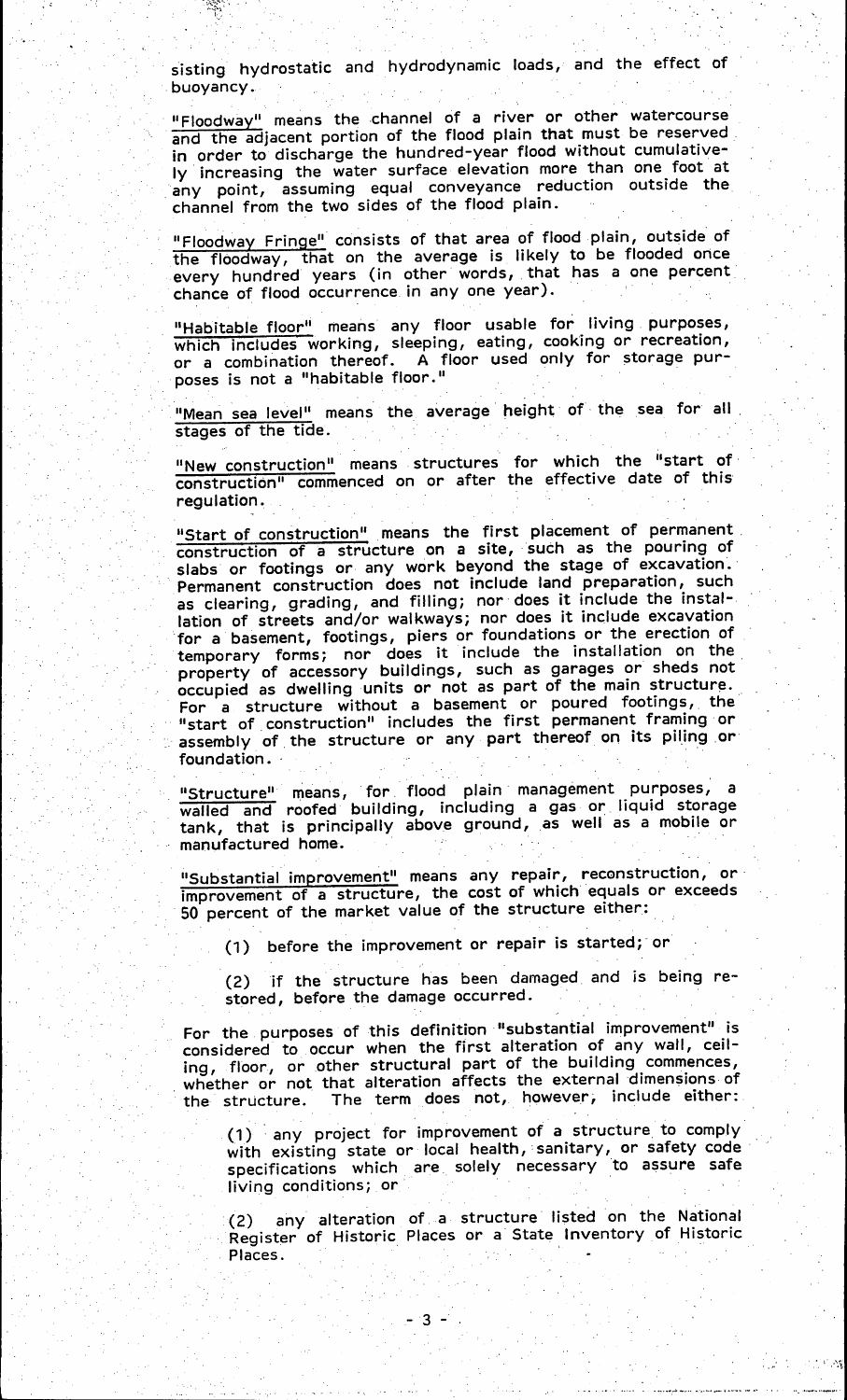$\frac{W\{Variance\}}{quirements}$  is a grant of relief by the Governor from the re-<br>quirements of this regulation which permits construction in a  $m$ anner otherwise prohibited by this regulation where specific. enforcement would result in unnecessary hardship (See Article 4, Section C).

# ARTICLE 3. GENERAL PROVISIONS

... , ,~. t· '

r:·,· ,

#### SECTION A. Lands to Which This Regulation Applies

This regulation shall apply to all areas of special flood hazards owned, leased, or managed by the State of Missouri, its departments, agencies and commissions.

#### SECTION B. Basis for Establishing the Areas of Special Flood Hazard

Under the provisions of regulations issued by the Federal Insurance Administration and published in the Federal Register on May 31, 1979, the state is deemed to be a community under the provisions of the National Flood Insurance Act of 1968, as amended. The state, as a community, may either comply with local regulations or adopt its own regulations. Since all communities in the state are not presently participating in the program it is necessary for the state to adopt its own regulations. Also, it is advantageous for the state to have consistent regulations · applicable to all state structures regardless of location.

In the application of these regulations, the most current flood map issued to a community where the property is located, will be used. This map may be a Flood Boundary, Floodway, or Flood Insurance· Rate Map. If no map has been issued by the Federal Insurance Administration, then the best available data from federal, state or local sources will be used in determining the applicability of these regulations.

#### SECTION C. Compliance

No structure or land shall hereafter be located, extended, converted, or structurally altered without full compliance with the · terms of this regulation and other applicable regulations.

#### SECTION D. Abrogation and Greater Restrictions

This regulation is not intended to repeal, abrogate, or impair any existing easements, convenants, or deed restrictions. However, where this regulation and another conflict or overlap, which ever imposes the more stringent restrictions shall prevail.

#### SECTION E. Interpretation

In the interpretation and application of. the regulation all· provisions shall be:

(1) considered as minimum requirements;

(2) liberally construed in favor of the State of Missouri; and

(3) deemed neither to limit nor repeal any other powers . granted under state statutes. .

# SECTION F. Warning and Disclaimer of Liability

The degree of flood protection required by this regulation is<br>considered reasonable for regulatory purposes. Larger floods considered reasonable for regulatory purposes. can and will occur on rare occasions. Flood heights may be increased by man-made or natural causes. This regulation does not imply that land outside the areas of special flood hazards or

. .. -. '''-'-';--''-'~- • • '\_" *... \_\_ •* ..J~. *\_* \_ '''''''' ••• \_\_ .:..""" \_\_ ~ •• \, •• ~ -'~M'\_""'''''.'\_'~ •.. \_~\_''''-''-\_.''''''''''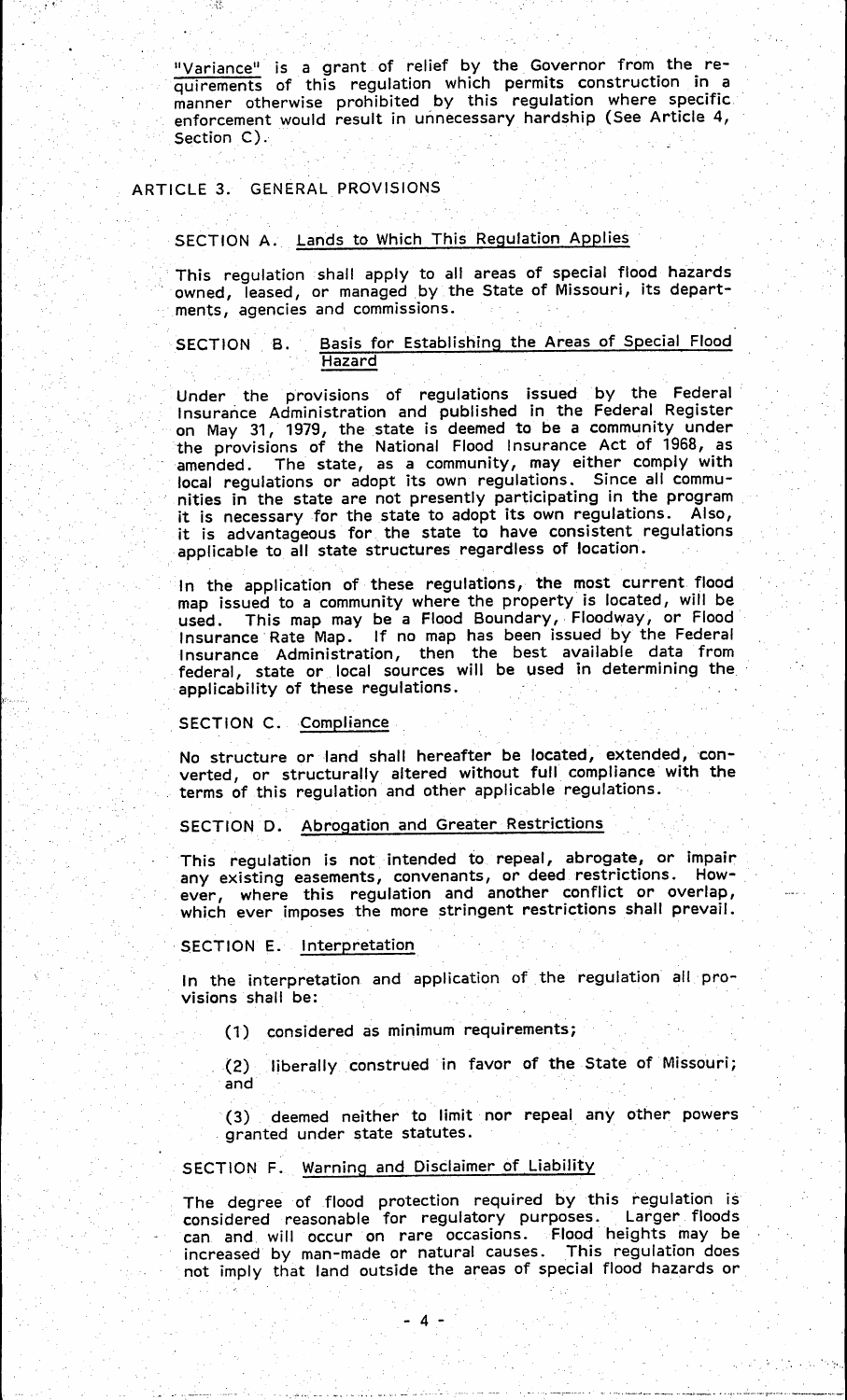uses permitted within such areas will be free from flooding or. flood damages.. This regulation shall not create liability on the part of the State of Missouri or by any agency, officer or employee thereof for any flood damages that result from reliance on' this ordinance or any administrative decision lawfully made' thereunder. . .

#### ARTICLE 4. ADIMINSTRATION

, i.e.  $\sim$ 

#### SECTION A. Designation of State Coordinator

The state coordinator as designated by the Governor is hereby authorized to administer the flood insurance program statewide.<br>The Division of Design and Construction shall be responsible for implementing these regulations as they pertain to state property.

#### SECTION B. Duties. and Responsibilities

. (1) The state coordinator shall:

(a) Review all state development plans to assure that sites are reasonably safe from flooding and that the requirements of this regulation have been satisfied. .

(b)' Obtain, review, and reasonably utilize any base flood elevation data available from federal, state, local, or other . source.

(c) Make the necessary interpretation, to determine the boundaries of the areas' of special flood hazards, where there appears to be a conflict between a mapped boundary and actual field conditions.

(d) Maintain records pertaining to the provisions of this regulation. All records shall be open for public inspection.

(e) Make necessary revisions to these regulations as {pro- . vided in Executive Order 81-12.

### (2) All state agencies shall:

(a) Notify the Office of Administration, Division of Design and Construction, of any planned improvements or modifications to state property which involve activity in a flood plain area.

(b)·· Notify communities adjacent to the development, the Department of· Natural Resources, and the state coordinator prior to any alteration or relocation of a watercourse, and<br>submit evidence of such notification to the state submit evidence of such notification coordinator.

(c) Assure that maintenance is provided within the altered<br>or relocated portion of said watercourse so that the flood carrying capacity is not diminished.

(d) Verify and record the elevation (in relating' to mean sea level) of the lowest floor (including basement) of all new or substantially. improved structures, and submit a copy to the state coordinator.

'(e) Verify and record the elevation (in relating to mean sea level) of which new or substantially improved structures have been floodproofed, and submit a copy to the state . coordinator ..

" i

(3) Office of Administration, Division of' Design and Construction, shall: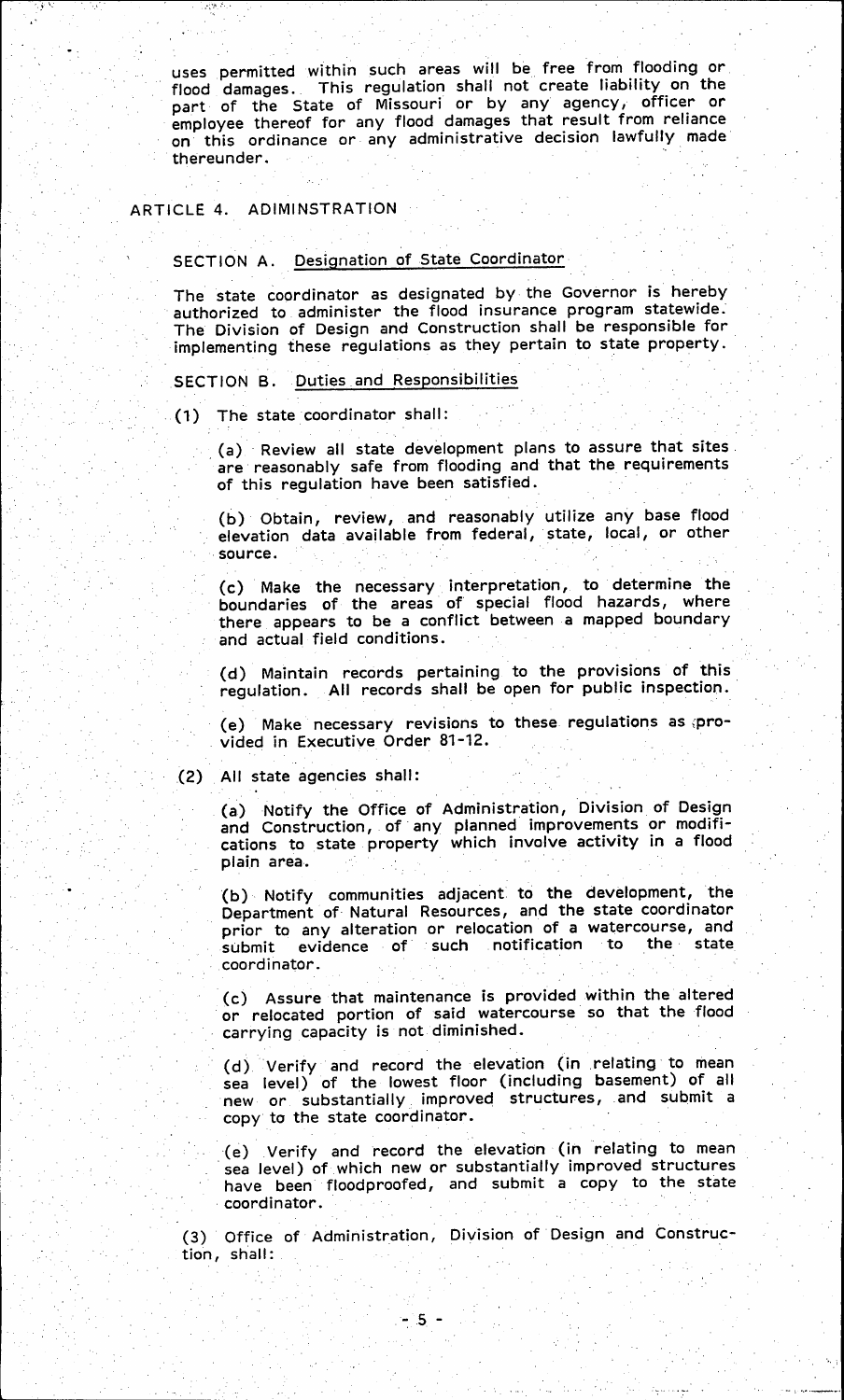(a) Certify the adequacy of floodproofing utilized for a harticular structure, and submit a copy to the state . coordinator.

(b) Review reports of inadequate maintenance and prescribe appropriate corrective actions.

#### SECTION C. Appeal and Variances Procedures

(1) Appeals and requests for variances from the requirements of this regulation shall be made to the Governor. Records of variance. requests and actions taken shall be maintained by the state coordinator in accordance with Section 60.6 of Federal Regulation 31177, May. 31, 1979.

ARTICLE S. PROVISIONS FOR FLOOD HAZARD REDUCTION

## SECTION A. General Standards

 $\cdot$   $\mathbb{R}^n$  :  $\ddot{\phantom{a}}$  .

 $\cdot$  .  $\cdot$   $\cdot$  $,^{\circ}$ 

> In all areas of special flood hazards the following provisions are required:

(1) All new construction and substantial improvements shall the anchored to prevent flotation, collapse or lateral movement of the structure; (1) All new construction and<br>be anchored to prevent<br>movement of the structure;<br>(2) All new construction and

(2) . All new construction and substantial improvements shall be constructed with materials and utility equipment resistant to flood damage;

(3) All new construction or substantial improvements shall be constructed by methods and practices to minimize flood damage;

(4) All new and replacement sanitary sewerage systems shall be designed to minimize or eliminate infiltration of flood waters into the system;

(5) New and replacement sanitary sewerage systems shall be designed to minimize or eliminate infiltration of flood waters into the systems and discharges from the systems flood waters into the system;<br>
(5) New and replacement sanitary sewerage :<br>
be designed to minimize or eliminate infiltrat<br>
waters into the systems and discharges from<br>
into flood waters; and<br>
(3)  $\sigma$  is using diagonal av

(6) On-site waste disposal systems shall be located to avoid impairment to them or contamination from them during flooding.

The storage or processing of materials that are in time of flooding buoyant, flammable, explosive, or could be . injurious to human, animal or plant life is prohibited .

. (8) Storage of other material or equipment may. be allowed if not subject to major damage by floods and firmly anchored to prevent flotation or if readily removable from the area within the time avairable after flood warning.

### SECTION B. Specific Standards

In all areas of special flood hazards where base flood elevation data has been provided as set forth in· Article 3, Section B or Article 4, Section B(1)(b), the following provisions are . required:

(1) Residential Construction - New construction or substantial improvement of any residential structure shall have the lowest floor, including basement, elevated above the base flood elevation.

... \_., .... -., ....... -~ .... ;-.

 $-6 -$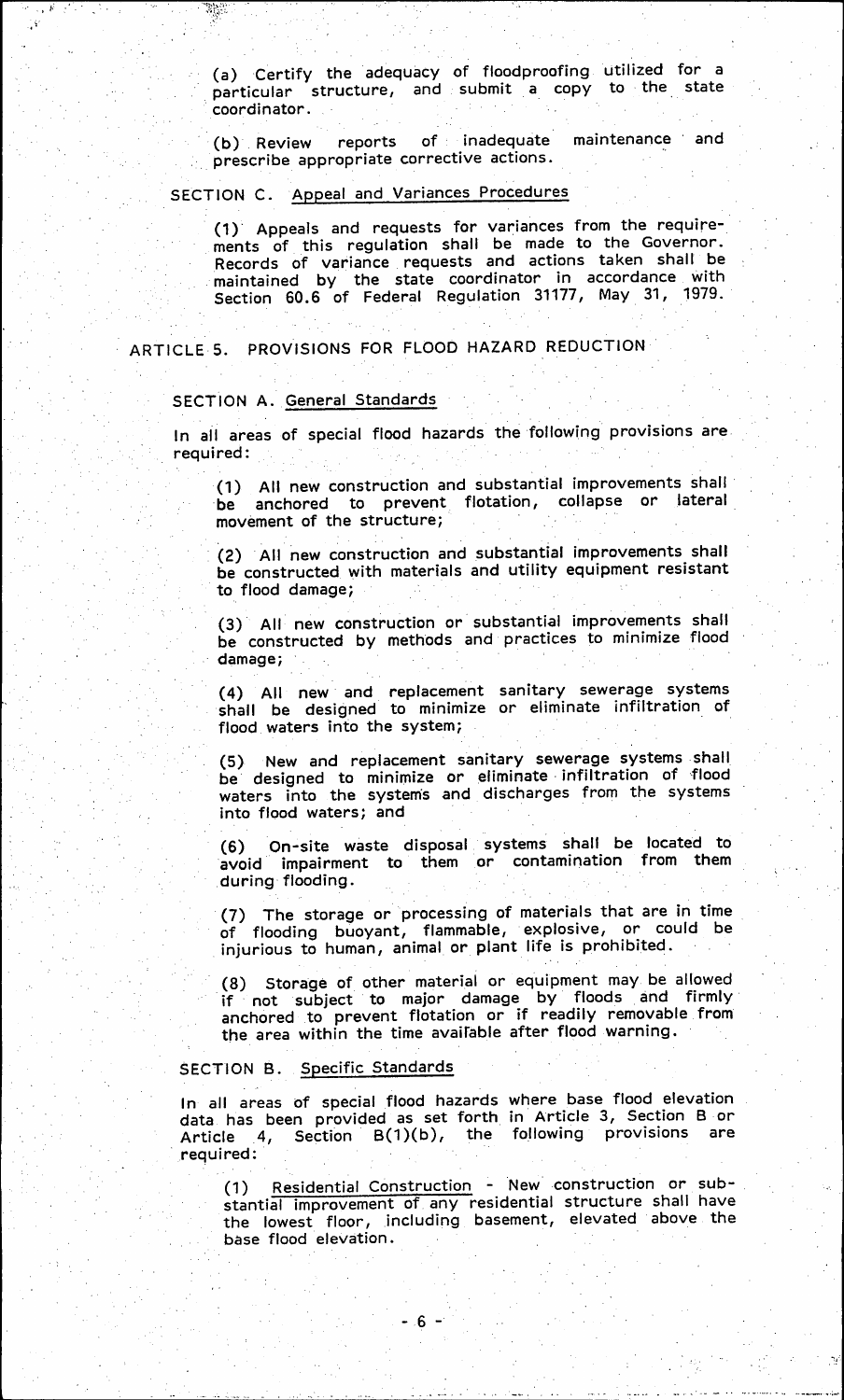(2) Non-residential Construction - New construction or substantial improvement of any non-residential structure shall either have the lowest floor, including basement, elevated above the level of the base flood elevation or, together with attendant utility and sanitary facilities, be floodproofed so that below the base flood level the structure is water tight with walls substantially impermeable to the passage of water and with structural components having the capability of resisting hydrostatic or. hydrodynamic loads and effects of buoyancy. A registered professional engineer or architect shall certify that the standards of this subsection are satisfied. passage of water and with structural components has<br>capability of resisting hydrostatic or hydrodynam<br>and effects of buoyancy. A registered professic<br>gineer or architect shall certify that the standards<br>subsection are sati

'1 j' ','

• ~. i

;- .. :." •.... ,

(3) Floodways - Located within areas of special flood hazard established in Article 3, Section B are areas designated as floodways. Since the floodway is an extremely hazardous area due to the velocity of flood waters which carry debris, potential projectiles and erosion motential and convey the 100 year flood flow, the following provision shall apply:

All encroachments, including fill, new construction, substantial improvements and other developments are prohibited, unless certification by a professional engineer or architect is provided' which demonstrates that the activity proposed will not increase the water surface elevation of the base flood, and that all applicable flood hazard reduc-<br>tion, provisions of Article 5 are complied with. Mobile tion provisions of Article 5 are complied with. homes are specifically prohibited from floodways.

(4) Shallow Flooding ~ Located within areas of special flood  $\lambda$  hazard established in Article 3, Section B are areas designated as shallow flooding (AO Zones). These areas have special flood hazards associated with flood depths of 1 to 3 feet where a clearly defined channel does not exist and where the path of flooding is unpredictable and . indeterminate. The' following provisions shall apply to all new. construction and substantial improvements in shallow flood areas:

(a) Residential structures shall have the lowest floor, including' basement, elevated above the crown of the nearest street, or above the depth number· specified on' the applicable Flood Insurance Rate Map (FIRM), if· available.

(b). All non-residential structures shall:

(i) Comply with provisions of Article 5, Section  $B(4)(a)$  above; or

(ij) together with attendant utility and sanitary facilities be completely floodproofed to or above that level so that any space below that level is watertight with walls substantially impermeable to the passage of water and' with structural components having the capability of resisting hydrostatic and hydrodynamic.loads and effects of buoyancy.

# ARTICLE 6. NON-CONFORMING USE

 $(1)$  A structure or the use of a structure or premises which existed before the effective date of this regulation but which is not in conformity with the provisions of this regulation ·may be continued subject ·to the following conditions :

- 7 -

(a) No such use or substantial improvement of that use shall be expanded, changed, enlarged, or altered in a way which increases its non-conformity.

 $\mathcal{L} = \{1, \ldots, 1\}$  . The space of  $\mathcal{L} = \{1, \ldots, 1\}$ 

' .. -...... ~ --~.----.